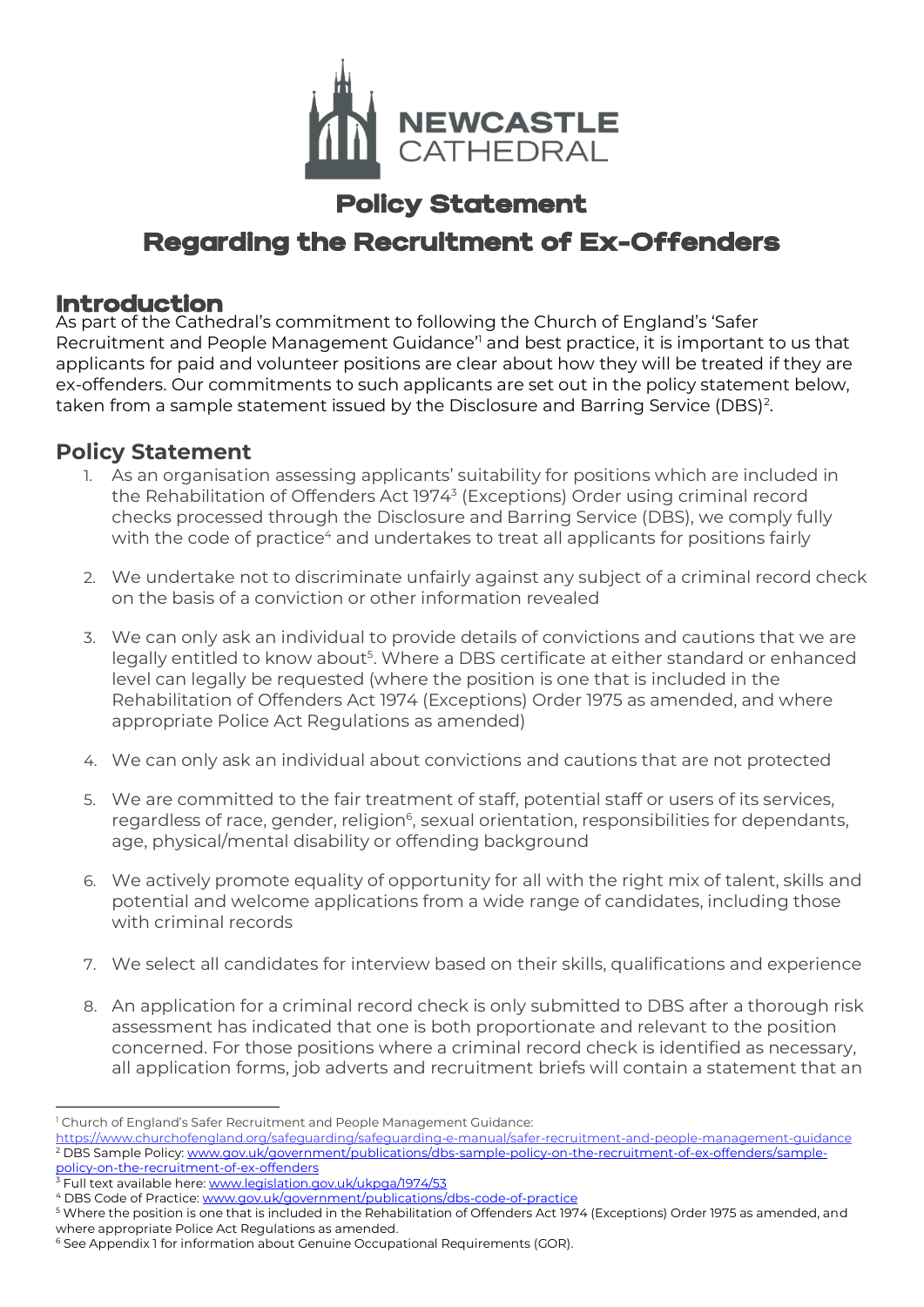application for a DBS certificate will be submitted in the event of the individual being offered the position

- 9. We ensure that all those who are involved in the recruitment process have been suitably trained to identify and assess the relevance and circumstances of offence (see below regarding Responding to DBS Disclosures & Information)
- 10. We also ensure that they have received appropriate guidance and training in the relevant legislation relating to the employment of ex-offenders, e.g. the Rehabilitation of Offenders Act 1974
- 11. At interview, or in a separate discussion, we ensure that an open and measured discussion takes place on the subject of any offences or other matter that might be relevant to the position. Failure to reveal information that is directly relevant to the position sought could lead to withdrawal of an offer of employment
- 12. We make every subject of a criminal record check submitted to DBS aware of the existence of the code of practice<sup>7</sup> and make a copy available on request
- 13. We undertake to discuss any matter revealed on a DBS certificate with the individual seeking the position before withdrawing a conditional offer of employment.

#### **Responding to DBS Disclosures & Information**

The Church of England's practice guidance on Safer Recruitment<sup>8</sup> states clearly that the Diocesan Safeguarding Adviser must be informed when there are disclosures of cautions, convictions, reprimands or police intelligence in order to ensure that the relevance of the offences and associated risk are assessed.

*4.4. The disclosure will be passed to the Diocesan Safeguarding Adviser for a risk assessment. The Diocesan Safeguarding Adviser is qualified to identify and assess the relevance and circumstances of offences and the risk. If the issues are complex he or she*  will ask for assistance from the Local Safeguarding Children or Adults Safeguarding *Board. In very complex cases the advice of an independent specialist may be required. The Diocesan Safeguarding Adviser will make a recommendation concerning the suitability of the applicant to the person responsible for the appointment in line with the diocese's local arrangements. Should the applicant not wish the confidential declaration and / or the criminal record disclosure to be seen, which is entirely his / her choice, the application must not proceed further and must be terminated.*

> Policy Approval date: October 2021 Policy Review date: October 2022

<sup>7</sup> DBS Code of Practice[: www.gov.uk/government/publications/dbs-code-of-practice](http://www.gov.uk/government/publications/dbs-code-of-practice)

<sup>&</sup>lt;sup>8</sup> Church of England Safer Recruitment Practice Guidance[: www.churchofengland.org/sites/default/files/2017-](http://www.churchofengland.org/sites/default/files/2017-11/safeguarding%20safer_recruitment_practice_guidance_2016.pdf)

[<sup>11/</sup>safeguarding%20safer\\_recruitment\\_practice\\_guidance\\_2016.pdf](http://www.churchofengland.org/sites/default/files/2017-11/safeguarding%20safer_recruitment_practice_guidance_2016.pdf) (Section 2.3, July 2016)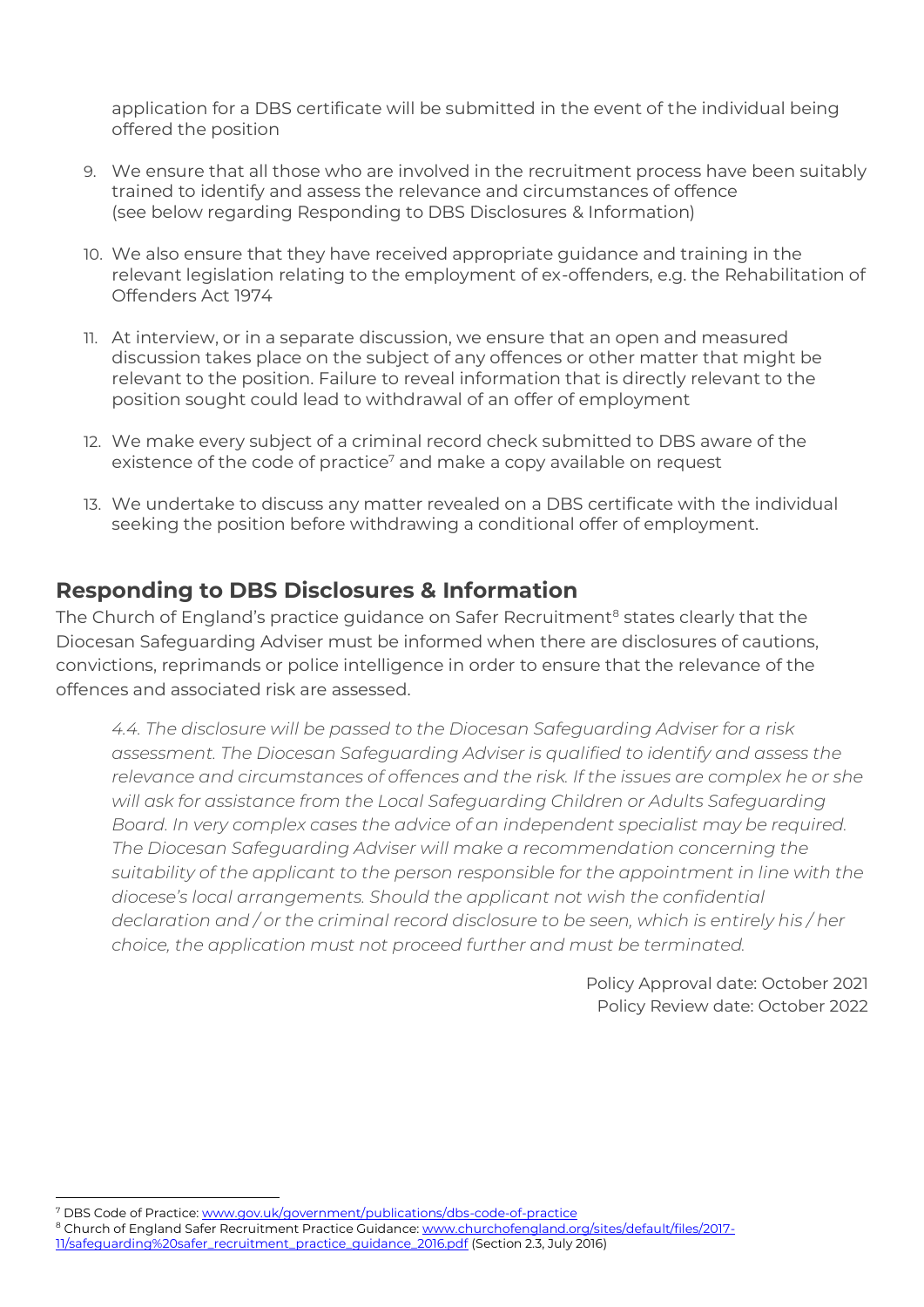### Appendix 1:

# Religion and Genuine Occupational Requirements*<sup>9</sup>*

Under the Equality Act 2010 there are some exemptions that apply to the work environment which allow employers to require employees to have (or not to have) certain protected characteristics. These are called Occupational Requirements (OR) and the burden is on the employer to show that there is an occupational requirement attached to a particular job role.

The protected characteristics under the Equality Act 2010 are: sex, race, disability, age, religion and belief, marriage and civil partnership, gender reassignment and sexual orientation.

This briefing note concentrates particularly on religious ORs. Applying an OR to a role will mean that the parish will be potentially discriminating against none Christian prospective candidates. Consequently, such individuals could bring claims of discrimination against the employer and, if so, the burden would be on the employer to persuade a tribunal that the use of the OR was justified and proportionate.

Employers would be required to demonstrate that:

- It has an ethos based on the Christian religion. It should be able to demonstrate that the ethos is reflected in how it conducts its functions and in the nature and context of the work it does; and
- That given the nature and context of the work of the employer and particularly the work the role in question will undertake, that it is an occupational requirement that the post holder is of the Christian religion; and
- That applying that OR is a proportionate means of achieving a legitimate aim. A legitimate aim could be any of the aims of the parish. Achieving that aim proportionately will require the application of the OR to be "reasonably necessary" in order to achieve it. The application of the OR will not be considered reasonably necessary if the employer could have used less discriminatory means to achieve the same objective.

The ACAS Guide on Religion and Belief and the Workplace states that an OR should be reassessed on each occasion a post becomes vacant to ensure it is still validly claimed.

#### **Seven Questions**

Here are some questions which should be considered when looking at whether an OR is justified and proportionate.

- 1. What are the key duties, responsibilities and accountabilities (DRAs) of the role that requires the post holder to meet the OR?
- 2. Of the DRAs identified in response to question 1, are they crucial to the role or could they be delegated to another person, perhaps a Trustee, so that it was not a requirement of the Role?

<sup>9</sup> Source: Adapted from, https://www.london.anglican.org/kb/occupational-requirements/